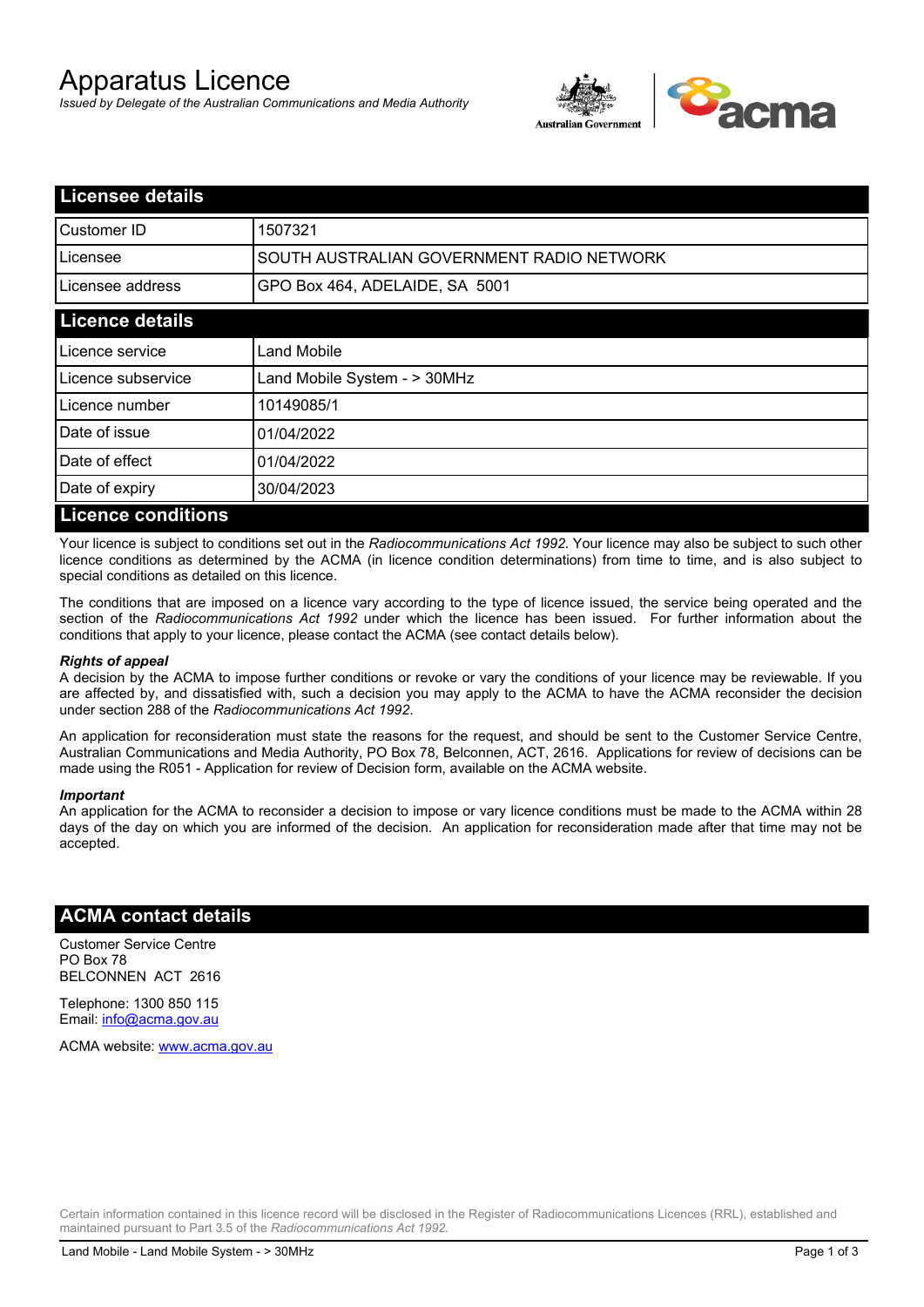# **Special Conditions applying to licence no.: 10149085/1**

The service authorised by this licence must not cause interference to and is not protected from interference caused by licence 1986826 operating on 409.075 MHz at Radcom site 501719.

#### **Advisory Notes applying to licence no.: 10149085/1**

Conditions applicable to the operation of Land Mobile System station(s) authorised under this licence can be found in the Radiocommunications Licence Conditions (Apparatus Licence) Determination and the Radiocommunications Licence Conditions (Land Mobile Licence) Determination. Copies of these determinations are available from the ACMA and from the ACMA home page (www.acma.gov.au).